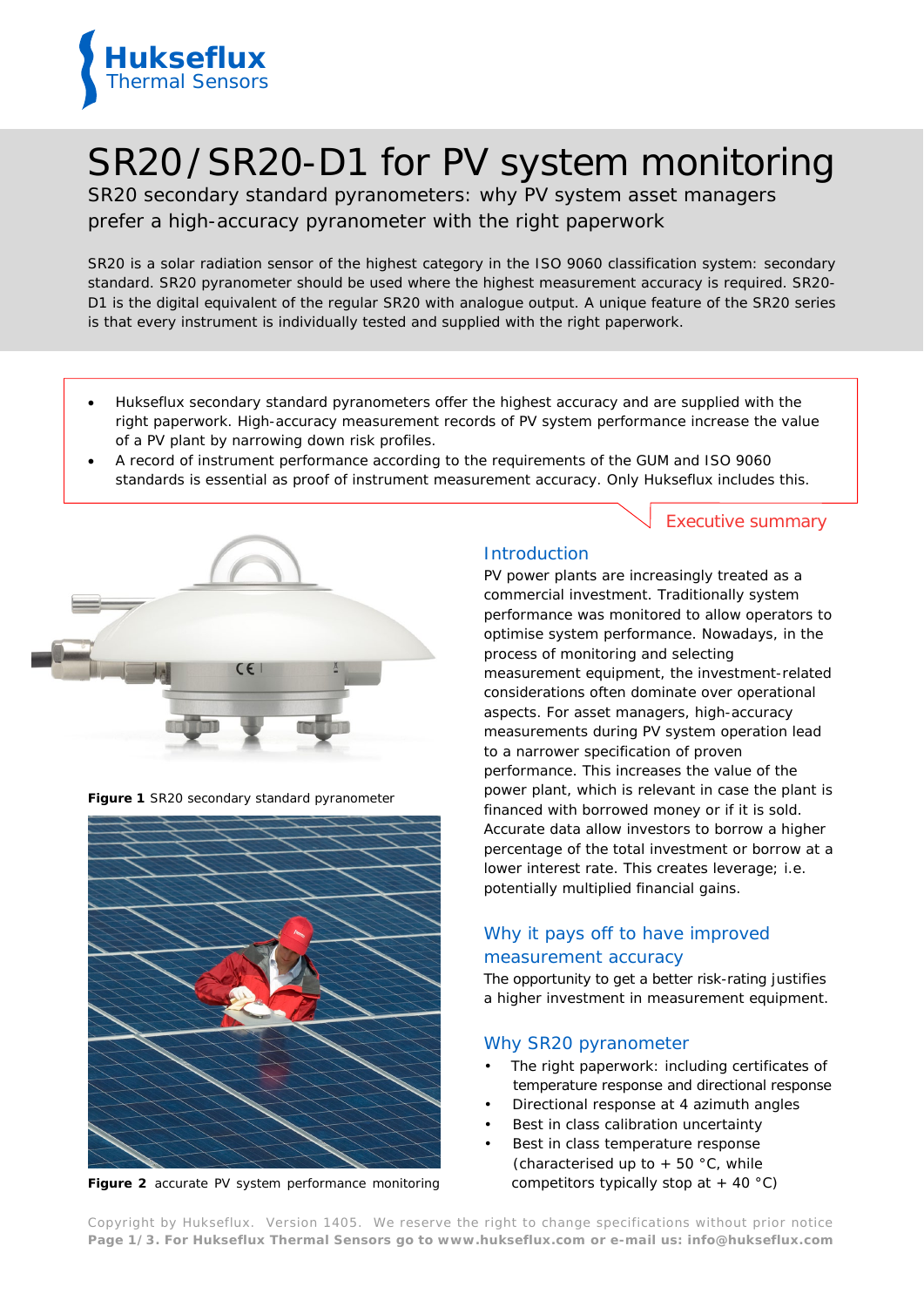

# What is the right paperwork, and why does it matter

The ISO/IEC Guide 99:2007 International Vocabulary of Metrology states that "type B evaluation of measurement uncertainty may be evaluated based on information obtained from the accuracy class of a verified measuring instrument" [1]. The ISO 9060:1990 standard, which covers pyranometer classification, demands for secondary standard pyranometers that "all specifications are tested for every individual instrument" [2]. In practice, the leading manufacturers of pyranometers test their secondary standard instruments, but not all supply these instruments with test certificates for the most critical specifications. These critical specifications are temperature dependence (this should be at least up to +50 °C for PV applications) and directional response (this should be up to 80 ° zenith angle in the extreme east and west directions for PV applications). Having the right certificates matters. By having these, you avoid any issues of liability.

| <b>Hukseflux</b><br>Thermal Sensors                                                                                                    |                                    |               |                                                                                                                                                                                                                                                                                                                                                                                                                                                                       |                                               |               |                           | info@hukseflux.com |                       |         |
|----------------------------------------------------------------------------------------------------------------------------------------|------------------------------------|---------------|-----------------------------------------------------------------------------------------------------------------------------------------------------------------------------------------------------------------------------------------------------------------------------------------------------------------------------------------------------------------------------------------------------------------------------------------------------------------------|-----------------------------------------------|---------------|---------------------------|--------------------|-----------------------|---------|
| Temperature response                                                                                                                   |                                    |               |                                                                                                                                                                                                                                                                                                                                                                                                                                                                       |                                               |               | Pages:<br>Release date:   |                    | 4<br>20 December 2012 |         |
| Product code<br>Product identification<br>Product type<br>Measurand<br>Classification                                                  |                                    |               | SR20-<br>T1<br>serial number 2022<br>pyranometer<br>hemispherical solar radiation<br>secondary standard (ISO 9060), high quality (WMO-No. 8)                                                                                                                                                                                                                                                                                                                          |                                               |               |                           |                    |                       |         |
| Characterisation result<br>Temperature response<br><b>Temperature coefficients</b>                                                     |                                    |               | ± 0.9 %<br>$a = -1.1385$<br>$b = -0.0529$<br>$c = 1.0047$                                                                                                                                                                                                                                                                                                                                                                                                             | $x 10^{-6}$ °C $-2$<br>$x 10^{-4}$ °C $^{-1}$ |               |                           |                    |                       |         |
| Measurement process<br>Characterised parameter<br>Measurement function<br>Measurement equipment                                        |                                    |               | dependence of sensitivity to ambient temperature<br>$S(T) = S_0 \cdot (a - T^2 + b - T + c)$<br>with S(T) sensitivity in [10 <sup>-6</sup> V/(W/m <sup>2</sup> )] at an instrument body<br>temperature T, S <sub>0</sub> sensitivity at 20 °C instrument body temperature, T<br>the instrument body temperature in [°C ], a, b and c the temperature<br>coefficients determined from a second order polynomial fit<br>Hukseflux Temperature Response Characterisation |                                               |               |                           |                    |                       |         |
| Conformity assessment<br>Definition of measurand<br>Temperature interval<br>Acceptance interval<br>Conclusion                          |                                    |               | Temperature response is the percentage deviation in sensitivity due to<br>change in ambient temperature within an interval of 50 K<br>$-10$ to $+40$ °C<br>ISO 9060 specifies a limit on the temperature response for a secondary<br>standard pyranometer of 2 %<br>Conformity verified                                                                                                                                                                               |                                               |               |                           |                    |                       |         |
|                                                                                                                                        |                                    |               |                                                                                                                                                                                                                                                                                                                                                                                                                                                                       |                                               |               |                           |                    |                       |         |
| Table 0.3                                                                                                                              | temperature dependence test result |               |                                                                                                                                                                                                                                                                                                                                                                                                                                                                       |                                               |               |                           |                    |                       |         |
| TEMPERATURE DEPENDENCE TEST<br>T[°C]<br>relative signal                                                                                | 50<br>$-2.4%$                      | 40<br>$-1.4%$ | 30<br>$-0.6%$                                                                                                                                                                                                                                                                                                                                                                                                                                                         | 20<br>$\bf{0}$                                | 10<br>$+0.4%$ | $\Omega$<br>$+0.5%$       | $-10$<br>$+0.5%$   | $-20$<br>$+0.2%$      | $-30$   |
| Please refer to the user manual for an explanation of the measurement procedure.<br>Person performing characterisation:<br>R. Hartveld |                                    |               |                                                                                                                                                                                                                                                                                                                                                                                                                                                                       |                                               |               | Date:<br>02 November 2012 |                    |                       | $-0.2%$ |

**Figure 3** *The right paperwork. Test certificate of temperature response supplied with every individual instrument*



**Figure 4** *Hukseflux product and calibration certificates* 

## Uncertainty evaluation

The uncertainty of a measurement under outdoor conditions depends on many factors. Guidelines for uncertainty evaluation according to the "Guide to Expression of Uncertainty in Measurement" (GUM) can be found in our manuals. We provide spreadsheets to assist in the process of uncertainty evaluation of your measurement.

|                                                                                       | <b>Thermal Sensors</b>                             |                                  |                                                                                                                                                                                                                                                                                                                                                                                                                                                                                                                                                                                                                                       |                  |                                                         |                         |                                                 |                  |  |  |
|---------------------------------------------------------------------------------------|----------------------------------------------------|----------------------------------|---------------------------------------------------------------------------------------------------------------------------------------------------------------------------------------------------------------------------------------------------------------------------------------------------------------------------------------------------------------------------------------------------------------------------------------------------------------------------------------------------------------------------------------------------------------------------------------------------------------------------------------|------------------|---------------------------------------------------------|-------------------------|-------------------------------------------------|------------------|--|--|
| <b>Directional response</b>                                                           |                                                    |                                  |                                                                                                                                                                                                                                                                                                                                                                                                                                                                                                                                                                                                                                       |                  |                                                         | Pages:<br>Release date: |                                                 | 20 December 2012 |  |  |
| Product code<br>Product identification<br>Product type<br>Measurand<br>Classification |                                                    |                                  | SR20- T1<br>serial number 2022<br>pyranometer<br>hemispherical solar radiation                                                                                                                                                                                                                                                                                                                                                                                                                                                                                                                                                        |                  | secondary standard (ISO 9060), high quality (WMO-No. 8) |                         |                                                 |                  |  |  |
|                                                                                       | Characterisation result<br>Directional response    |                                  | $5 \pm 7.7$ W/m <sup>2</sup>                                                                                                                                                                                                                                                                                                                                                                                                                                                                                                                                                                                                          |                  |                                                         |                         |                                                 |                  |  |  |
| Measurement process<br>Characterised parameter                                        |                                                    |                                  | dependence of sensitivity resulting from the direction of irradiance (a<br>measure of the deviations from an ideal cosine response and its<br>azimuthal variation)                                                                                                                                                                                                                                                                                                                                                                                                                                                                    |                  |                                                         |                         |                                                 |                  |  |  |
| Measurement functions<br>Measurement equipment                                        |                                                    |                                  | $C_{rel} = S(\theta)/(S(0) \cdot \cos(\theta) - 1) \cdot 100 \%$<br>with C <sub>on</sub> the deviation from an ideal cosine response at zenith angle 0<br>in [%], S(0) the sensitivity to beam irradiance at zenith angle 0 in<br>[10 <sup>-6</sup> V/(W/m <sup>2</sup> )], S(0) the sensitivity to beam irradiance at normal<br>incidence, $\theta$ the incoming angle from zenith in [°]<br>$C_{\text{abs}} = (S(\theta)/(S(0) \cdot \cos(\theta) - 1)) \cdot \cos(\theta) \cdot 1000$<br>with C <sub>abs</sub> the directional response as defined below in [W/m <sup>2</sup> ]<br>Hukseflux Directional Response Characterisation |                  |                                                         |                         |                                                 |                  |  |  |
| Conformity assessment<br>Definition of measurand<br>Acceptance interval<br>Conclusion |                                                    |                                  | The directional response is the error caused by assuming that the<br>reported sensitivity is valid when measuring from any direction a beam<br>whose normal incidence is 1000 W/m <sup>2</sup> .<br>ISO 9060 specifies a limit on the directional response for a secondary<br>standard pyranometer of $\pm$ 10 W/m <sup>2</sup><br>Conformity verified                                                                                                                                                                                                                                                                                |                  |                                                         |                         |                                                 |                  |  |  |
|                                                                                       |                                                    |                                  |                                                                                                                                                                                                                                                                                                                                                                                                                                                                                                                                                                                                                                       |                  |                                                         |                         |                                                 |                  |  |  |
|                                                                                       |                                                    | directional response test result |                                                                                                                                                                                                                                                                                                                                                                                                                                                                                                                                                                                                                                       |                  |                                                         |                         |                                                 |                  |  |  |
|                                                                                       | DIRECTIONAL RESPONSE TEST                          |                                  |                                                                                                                                                                                                                                                                                                                                                                                                                                                                                                                                                                                                                                       |                  |                                                         |                         |                                                 |                  |  |  |
| Table 0.2<br>azimuth<br>zenith                                                        | North<br>$C_{abs}$<br>$\left[\frac{W}{m^2}\right]$ | $C_{rel}$<br>[%]                 | East<br>$C_{abs}$<br>$\left[\frac{W}{m^2}\right]$                                                                                                                                                                                                                                                                                                                                                                                                                                                                                                                                                                                     | $C_{rel}$<br>[%] | South<br>$C_{abs}$<br>$[W/m^2]$                         | $C_{rel}$<br>[%]        | West<br>$C_{\text{obs}}$<br>[W/m <sup>2</sup> ] | $C_{rel}$<br>[%] |  |  |
|                                                                                       | $-7.7$                                             | $-1.0$                           | $-3.7$                                                                                                                                                                                                                                                                                                                                                                                                                                                                                                                                                                                                                                | $-0.5$           | $-4.0$                                                  | $-0.5$                  | $-6.9$                                          | $-0.9$           |  |  |
|                                                                                       | $-4.7$                                             | $-0.9$                           | $-1.8$                                                                                                                                                                                                                                                                                                                                                                                                                                                                                                                                                                                                                                | $-0.4$           | $-2.0$                                                  | $-0.4$                  | $-4.5$                                          | $-0.9$           |  |  |
| 40°<br>$60^\circ$<br>70°<br>$80^\circ$                                                | $-4.1$<br>$-3.9$                                   | $-1.2$<br>$-2.3$                 | $-2.2$<br>$-2.1$                                                                                                                                                                                                                                                                                                                                                                                                                                                                                                                                                                                                                      | $-0.6$<br>$-1.2$ | $-2.1$<br>$-2.7$                                        | $-0.6$<br>$-1.6$        | $-4.8$<br>$-4.6$                                | $-1.4$<br>$-2.7$ |  |  |



Copyright by Hukseflux. Version 1405. We reserve the right to change specifications without prior notice **Page 2/3. For Hukseflux Thermal Sensors go to [www.hukseflux.com](http://www.hukseflux.com/) or e-mail us: [info@hukseflux.com](mailto:info@hukseflux.com?subject=brochure)**